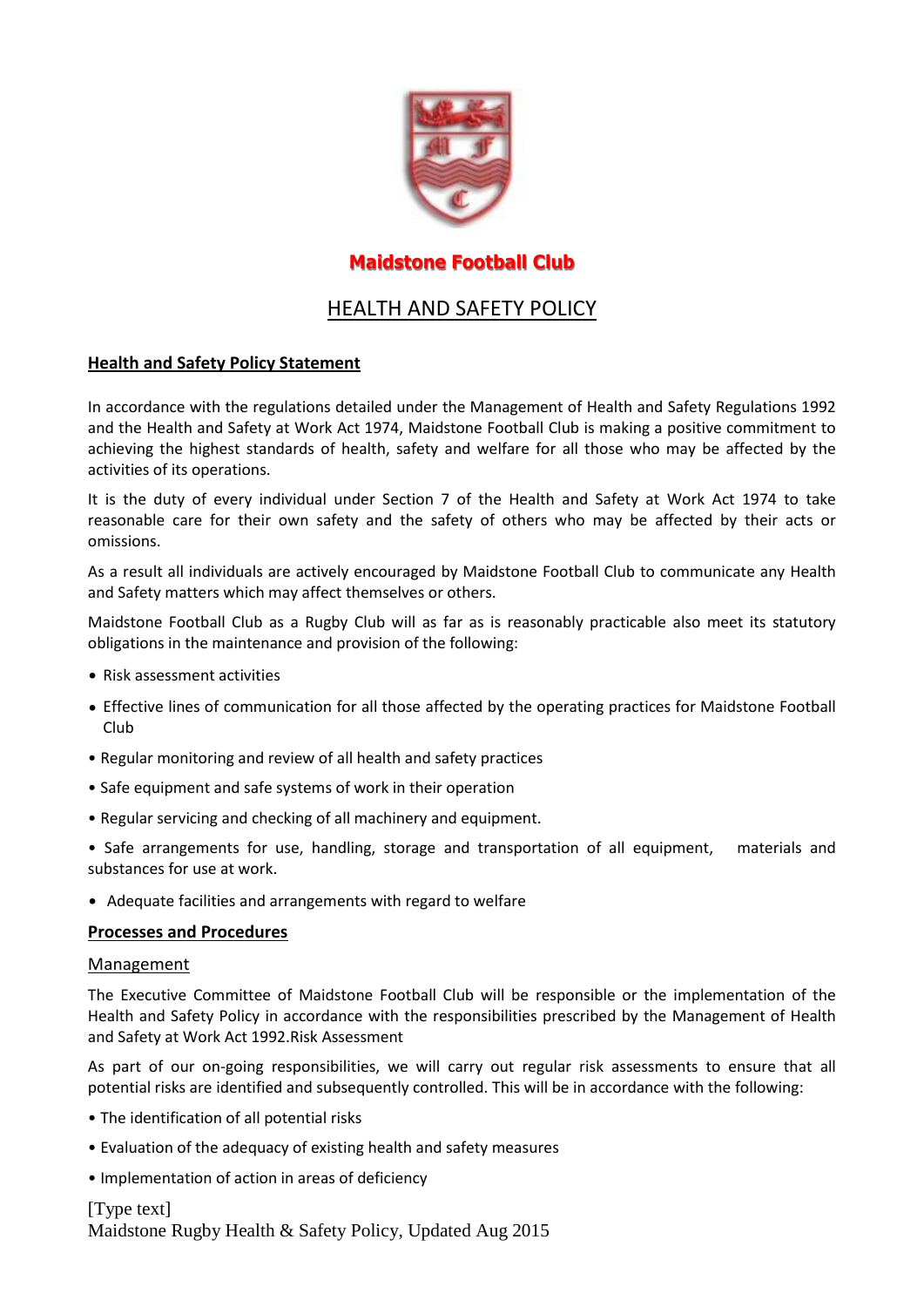• Regular review

### **Training**

To carry out risk assessment correctly and appropriately all staff employed at Maidstone Football Club will undertake risk assessment training generally and specifically in relation to:

- Manual handling and lifting techniques
- Fire Prevention
- Control of Substances Hazardous to Health Regulations (COSH

#### 1994)

In addition, all players will be subject to periodic simulated fire and bomb alert procedures. This will ensure that all parties are aware of their roles and responsibilities in the event of such an occurrence.

This will be implemented in accordance with the following

- when working practices change
- when job roles change
- when new equipment/technology is introduced

#### Health and Safety Representative

A nominated member of Maidstone Football Club staff will be responsible for overall health and safety in the workplace. They will be the point of contact for anyone as detailed who identifies a potential health and safety risk or any area where there may be cause for concern.

#### Safe Equipment and Systems

As part of their responsibilities, the Health and Safety Representative will carry out regular inspections to the Maidstone Football Club premises against a specified checklist which will include items such as access and egress, fixtures and fittings etc. Any irregularities or concerns will then be reported to the Health and Safety representative.

Regular servicing and checking of machinery will be carried out by those who installed the equipment and against their own operating guidelines. The Health and Safety Representative will have a copy of servicing intervals and will monitor these for action.

#### Monitoring and Review

The Health and Safety Policy will be monitored by regular inspections of areas by the Health and Safety Representative. Health and Safety Policy and Procedures will be reviewed by the Health and Safety representative on an annual basis. Any changes to the health and Safety Policy will be brought to the attention of all parties.

### **Communicating the Health and Safety Policy**

#### Players, spectators and visitors

Players, spectators and visitors will be provided with appropriate information on health and safety risks via the Health and Safety Policy which will be displayed in a prominent place.

### **Contractors**

Contractors will be assessed against their ability to undertake specified tasks safely by interview and inspection of their own health and safety policy. Contractors will have the requirements of Maidstone Football Club's own health and safety policies incorporated into contractor agreements.